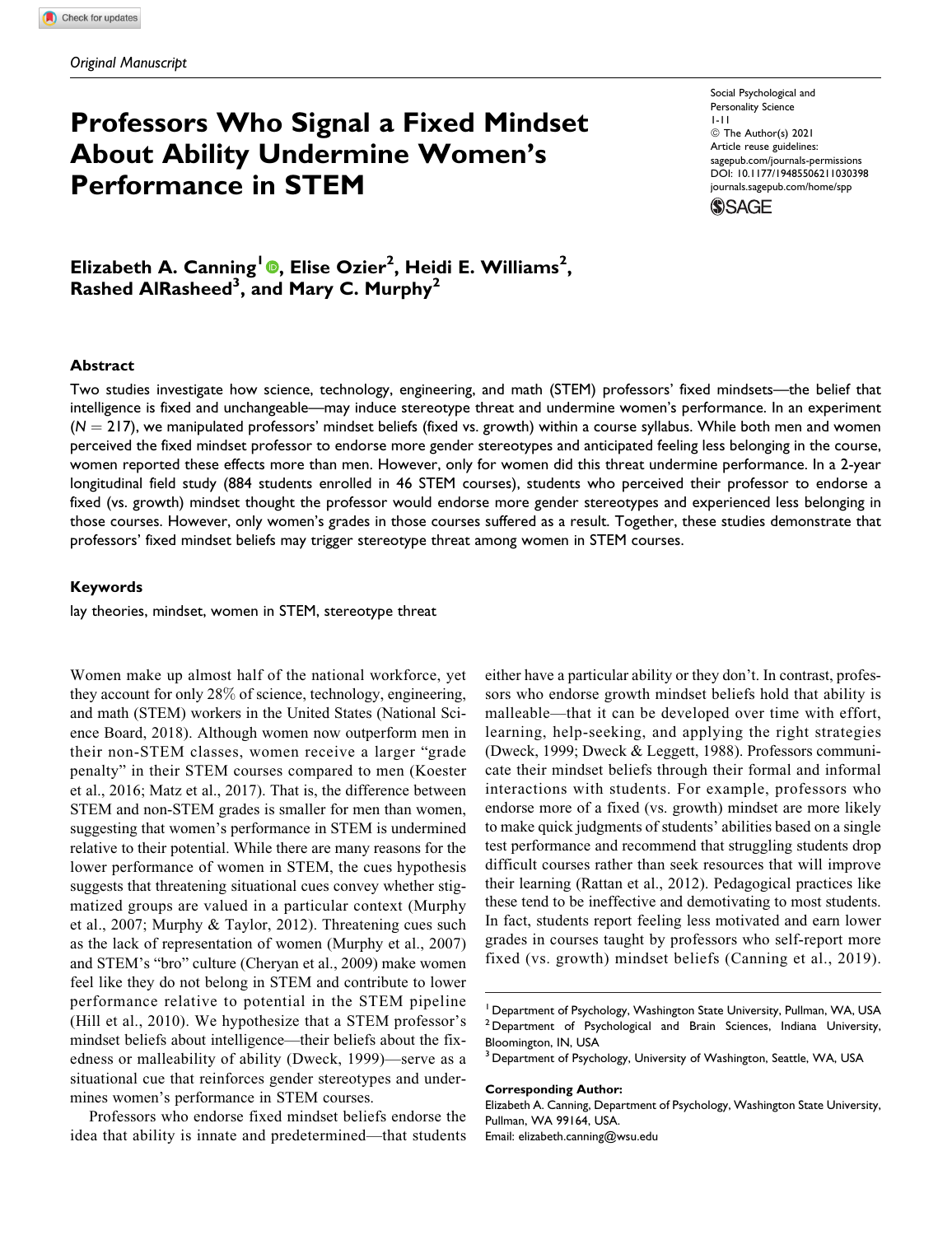Consistent with prior research ([Canning et al., 2019](#page-9-0); [Muenks](#page-9-0) [et al., 2020](#page-9-0)), we hypothesize that faculty's fixed mindset beliefs will have a negative effect for all students, on average. After all, most students generally care about being perceived as smart and competent (e.g., [Covington, 2000](#page-9-0); [Ryan & Pintrich,](#page-10-0) [1997](#page-10-0)). When faculty believe that only students with innate ability are smart and competent, it makes all students feel more vulnerable and causes them to question their belonging ([Muenks et al., 2020](#page-9-0)).

Yet, while prior research suggests that fixed mindset messages are problematic for all students, we hypothesize that STEM faculty's fixed mindset beliefs create a context of stereotype threat—putting women at risk of confirming negative stereotypes about their group in those professors' classes. By communicating that ability is innate, professors who endorse a fixed mindset signal to students that only the innately smart students will do well in their class. Because the cultural stereotypes about which groups have innate STEM abilities are widely known ([Nosek et al., 2002](#page-10-0); [Storage et al., 2020\)](#page-10-0), both men and women might expect professors who signal a fixed (vs. growth) mindset to endorse more gender stereotypes about who can perform well in STEM. According to stereotype threat theory, perceiving someone in power to stereotype your group—such as a professor in a classroom context—will reduce your sense of belonging in the environment that that person controls ([Spencer et al., 1999; Steele, 1997](#page-10-0)). Therefore, if women worry about being judged in terms of negative stereotypes, it may reduce their feelings of belonging, which can hamper academic performance ([Spencer et al., 1999;](#page-10-0) [Steele, 1997](#page-10-0)).

At present, all of the research in this area—which includes only a handful of studies—supports our theorizing but has been purely correlational in nature and largely not focused on gender ([Canning et al., 2019](#page-9-0); [Muenks et al., 2020\)](#page-9-0). One paper focused on professor mindset beliefs and student gender, examined women's *forecasts* of their potential performance in a hypothetical course (where students guessed what kind of grade they thought they might get; [LaCosse et al., 2020\)](#page-9-0), not actual performance on standardized tests or in college STEM courses. Indeed, no research to date has shown a causal link of faculty mindset beliefs on women's performance that explains a significant portion of the gender gap in STEM.

Two other related belief systems (i.e., brilliance beliefs and universal–nonuniversal beliefs) have been conceptualized as orthogonal to and empirically distinguished from the more traditional fixed-growth mindset beliefs (e.g., [Muenks et al.,](#page-9-0) [2020](#page-9-0); [Rattan et al., 2018\)](#page-10-0). For instance, [Leslie et al. \(2015\)](#page-9-0) found that professors' beliefs about brilliance (i.e., whether performance at the very top of a field requires brilliance) when aggregated to the discipline level correlate with the number of women enrolled in U.S. PhD programs, suggesting that brilliance beliefs—at the field level—may discourage the pursuit of advanced education among women. The present research complements this work by examining how more traditional fixed-growth mindset beliefs are causally linked to performance in a local context (i.e., classroom performance vs.

participation/pursuit of a PhD in a field). Similarly, [Rattan](#page-10-0) [et al. \(2018\)](#page-10-0) examined a different belief system. They found that professors who espouse "universal" (i.e., everyone can be successful) or "nonuniversal" (i.e., only a few people can succeed) beliefs caused women to feel less belonging in that context—and they did not establish a causal link to performance. The current research focuses on professors' more classical, "Dweckian" beliefs about the fixedness or malleability of intelligence [\(Dweck, 1999\)](#page-9-0), and we provide the novel, causal link to women's STEM performance.

In the present research, we conducted an experiment and a longitudinal field study that extends previous research by examining the consequences of faculty mindset beliefs for women's and men's performance in STEM. This research is also the first to directly examine stereotype threat as a mechanism that explains how faculty mindset cues might affect men and women differently. According to stereotype threat theory, women experience stereotype threat when others judge or evaluate their group in terms of negative group stereotypes ([Spencer et al., 1999](#page-10-0); [Steele, 1997](#page-10-0)). These stereotyping concerns are associated with lower feelings of belonging in a context (e.g., [Murphy et al., 2007](#page-9-0); [Logel et al., 2011;](#page-9-0) [Schmader](#page-10-0) [et al., 2008\)](#page-10-0) and can result in lower performance relative to contexts in which stereotype threat is removed (e.g., [Inzlicht](#page-9-0) [& Ben-Zeev, 2003;](#page-9-0) [Schmader, 2002](#page-10-0); [Sekaquaptewa & Thomp](#page-10-0)[son, 2003](#page-10-0); [Spencer et al., 1999, 2016\)](#page-10-0). That is, we hypothesize that faculty's fixed mindset beliefs would first engender threat regarding the potential for group-based stereotyping (e.g., "my professor endorses gender stereotypes"), which would then lead students to experience the psychological consequences of stereotype threat (here, lower belonging in that setting), which could ultimately disrupt intellectual performance ([Figure 1](#page-2-0)). Thus, across two studies, we test the following hypotheses:

- Hypothesis 1: When faculty endorse fixed (vs. growth) mindset beliefs, both men and women will expect the professor to endorse more gender stereotypes and will experience a lower sense of belonging in the professor's class.
- Hypothesis 2: When faculty endorse fixed (vs. growth) mindset beliefs, women (but not men) will underperform on standardized tests and on actual course-based end-of-term grades.
- Hypothesis 3: Stereotype expectations and belonging will mediate the relationship between faculty mindset cues and performance for women (but not men).

# **Study 1**

Study 1 employed experimental methods to investigate the theorized causal links between STEM faculty's mindset beliefs, students' expectations that their (fixed mindset) professor is more likely to endorse gender stereotypes, students' anticipated belonging in the professor's course, and their performance on that professor's STEM exam.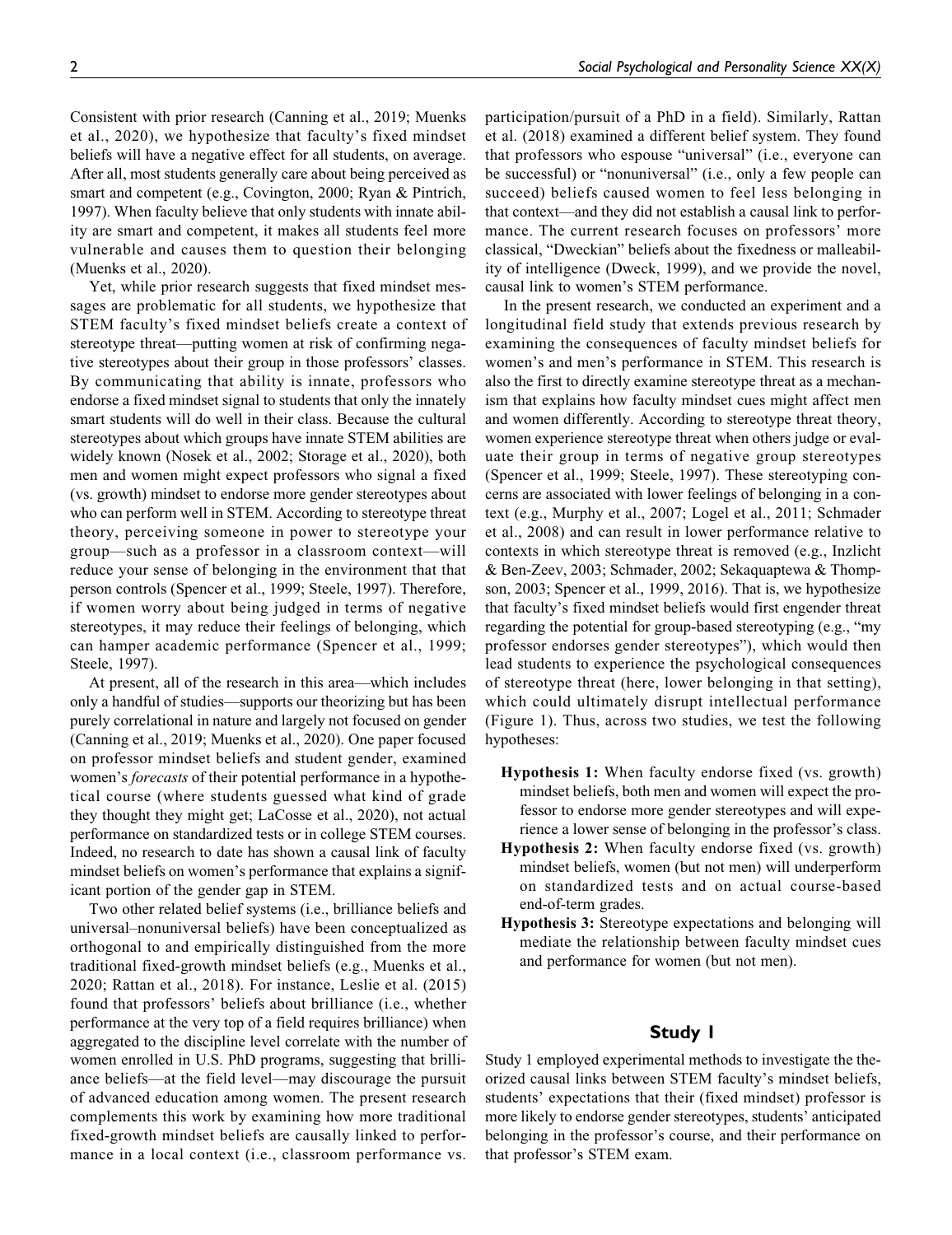<span id="page-2-0"></span>

**Figure 1.** Visualization of the theoretical model. *Note*. Professor's fixed mindset beliefs are theorized to first engender threat regarding the potential for group-based stereotyping (e.g., "my professor endorses gender stereotypes"), which would then lead students to experience the psychological consequences of stereotype threat (i.e., lower belonging in that setting), which could ultimately disrupt math performance. This indirect effect is theorized to be moderated by gender (i.e., stronger effects for women compared to men).

## **Method**

#### *Design and Participants*

The experiment consisted of a 2 (faculty mindset: growth or fixed)  $\times$  2 (participant gender) factorial design. A power analysis using G\*Power Version 3 ([Faul et al., 2007\)](#page-9-0) with 80% statistical power and an  $\alpha$  of .05 estimated that a sample size of 200 students would be needed to detect a small effect size  $(f^2 = .2)$ . Participants were recruited from the psychology department's human subjects pool in exchange for course credit. The study was described as a study about students' impressions of courses at the university (but did not explicitly mention math). We recruited 217 undergraduates ( $M_{\text{age}} = 19.13$ ,  $SD = 1.20$ ; 133 women and 84 men; 71% White, 13% Asian, 7% Black, 4% Hispanic, and 5% Other). All participants were included in the analyses; however, degrees of freedom vary slightly due to a small amount of missing data on some measures.

## *Procedure*

Upon arriving at the lab, students were told that a Calculus professor at the university was working with the psychology department to test a placement exam that the professor was considering using for admittance to their Calculus II class. Students were asked to read the professor's syllabus, complete a survey about their impressions of the course, and then complete the professor's placement exam. Students were randomly assigned to either the fixed or growth mindset professor condition. The mindset cues embedded in the syllabi were sourced from actual college math faculty's syllabi and constructed according to the cues categories that signaled fixed or growth mindset faculty beliefs to students in a separate set of focus groups we conducted with 40 undergraduate students (see Supplemental Materials). The fixed and growth mindset cues reflect a high degree of external validity and were drawn from the language, behaviors, and class policies (e.g., descriptions of prerequisites, grading policies, and office hour policies) that communicated to focus group students that the professor endorsed a fixed or growth mindset.

The fixed mindset syllabus included language and practices that suggested to students that the professor believed that intelligence is fixed (e.g., "Students that struggled in Calculus I will not be able to keep up with the course material"). In contrast, the growth mindset syllabus included language and practices that suggested that the professor believed intelligence is malleable and that students could increase their abilities (e.g., "If you have not mastered those concepts yet, you should see me or a TA and we will provide resources... which should prepare you for this course"). [Table 1](#page-3-0) includes a comparison of the faculty mindset cues (complete syllabi and measures are provided in Supplemental Materials).

After reading the syllabus, students completed a questionnaire that assessed their perceptions of the professor's mindset beliefs (as a manipulation check), the degree to which students expected the professor to endorse gender stereotypes, and their anticipated sense of belonging in the professor's course. Next, students were given 20 min to complete the ostensible course placement test, which consisted of 30 multiple-choice GRE math questions used in previous stereotype threat research ([Schmader, 2002\)](#page-10-0). See the Supplemental Materials for how the placement test was described according to condition. Following the exam, the study concluded with a questionnaire that assessed students' demographic information and personal mindset beliefs.

## **Measures**

#### *Manipulation Check: Perceived Professor's Fixed Mindset*

Five items adapted from the [Dweck \(1999\)](#page-9-0) Theories of Intelligence Scale assessed students' perceptions of the professor's mindset beliefs (e.g., "The professor in this class seems to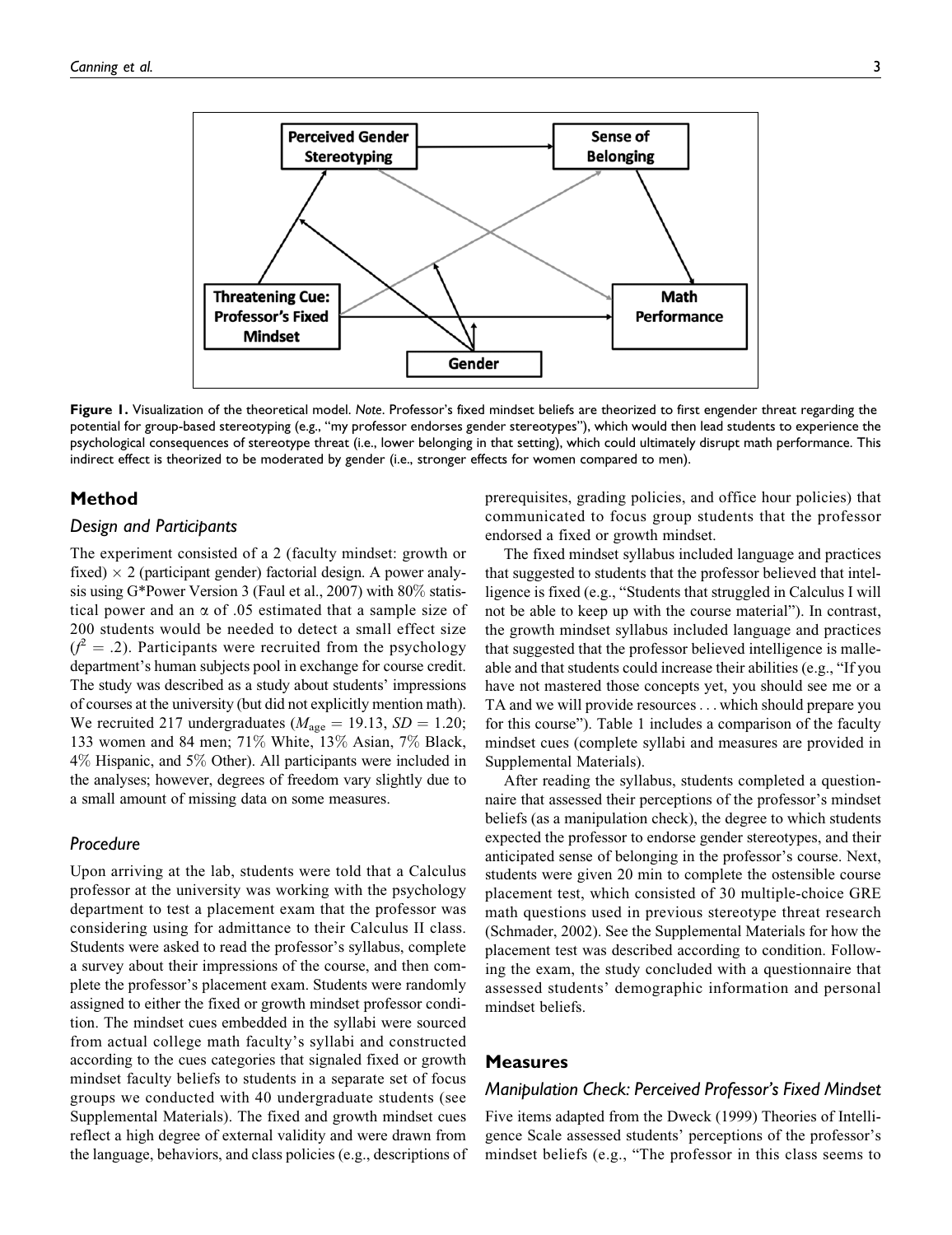| Concept           | Fixed Syllabus                                                                                                                                                                                                                                                               | Growth Syllabus                                                                                                                                                                                                                                                                                                               |
|-------------------|------------------------------------------------------------------------------------------------------------------------------------------------------------------------------------------------------------------------------------------------------------------------------|-------------------------------------------------------------------------------------------------------------------------------------------------------------------------------------------------------------------------------------------------------------------------------------------------------------------------------|
| Prerequisites     | "If you have not mastered those concepts, you should<br>consider dropping this course."                                                                                                                                                                                      | "If you have not mastered those concepts, you should see me<br>or a teaching assistant and we will provide resources<br>which should prepare you for this course."                                                                                                                                                            |
| Daily<br>homework | Not graded. Only encouraged for weaker students.                                                                                                                                                                                                                             | Graded. Encouraged for all students.                                                                                                                                                                                                                                                                                          |
| Quizzes           | "Based on my previous experiences teaching this class,<br>weaker students that do not perform well on quizzes<br>struggle a lot on the exams. If you realize that you are not<br>performing well on the first quiz, you should consider<br>dropping the course."             | "The quizzes show me how well students are understanding<br>the material, whether there are some students who are not<br>there yet, and whether I need to review certain concepts<br>with the class. If you find yourself failing quizzes, you should<br>seek additional help to grow your understanding of the<br>material." |
| Exams             | "I do not give partial credit on answers—students either get "I am interested in your learning and your approach to<br>the questions correct or they do not."                                                                                                                | problems. Therefore, partial credit will be given when you<br>have solved parts of the problem correctly."                                                                                                                                                                                                                    |
| Attendance        | "I do not take attendance in class. I believe some students can<br>do well in the course without attending class, and I will not<br>penalize these students with strong math abilities. I<br>recommend that weaker students attend every lecture and<br>discussion section." | "I do not take attendance in class I recommend that all<br>students attend every lecture and discussion section,<br>regardless of previous performance. All students will learn<br>something new and attending class is the best way to learn<br>the concepts and improve your math skills."                                  |
| Grading           | Heavily weighted final exam. Few opportunities to<br>demonstrate understanding.                                                                                                                                                                                              | Relatively equally weighted, multiple exams. Many<br>opportunities to demonstrate understanding.                                                                                                                                                                                                                              |
| Help sessions     | "The Math Department offers help sessions for struggling<br>students enrolled in M212. However, smart students who<br>are gifted in math will probably not need these resources."                                                                                            | "The Math Department offers help sessions for students<br>enrolled in M212. I strongly suggest that all students make<br>use of these resources, as every student can improve and<br>challenge themselves by attending these help sessions."                                                                                  |

<span id="page-3-0"></span>**Table 1.** Comparison of Faculty Mindset Syllabus Cues in Study 1.

believe that students have a certain amount of intelligence, and they really can't do much to change it,"  $\alpha = .96$ ).

## *Perceived Stereotype Endorsement*

Two items assessed students' expectations that the professor would endorse gender stereotypes (e.g., "I think the professor in this class would endorse gender stereotypes,"  $r = .91$ ,  $p < .01$ ). We chose to use this shortened scale to minimize demand characteristics in a short laboratory setting, and it is identical to previous research that measures this construct ([LaCosse et al., 2020\)](#page-9-0).

#### *Anticipated Belonging*

Four items adapted from [Murphy and Zirkel \(2015\)](#page-9-0) assessed students' anticipated sense of belonging in the course (e.g., "If you were a student in this class, how much would you feel that you "fit in" during this class?"  $\alpha = .90$ ).

## *Math Test Performance*

The placement test consisted of 30 GRE math problems adapted from [Schmader \(2002\).](#page-10-0) Performance was indexed by calculating the total number of problems solved correctly  $(M = 9.11, SD = 4.79).$ 

### *Covariate: Personal Mindset Beliefs*

Students' personal mindset beliefs were entered as a covariate in all analyses to assess the effect of the professor mindset manipulation independent of students' personal mindset beliefs. Two items from the [Dweck \(1999\)](#page-9-0) Theories of Intelligence Scale assessed students' personal mindset beliefs (e.g., "You have a certain amount of intelligence, and you can't really do much to change it,"  $r = .70$ ,  $p < .01$ ). Statistical significance did not differ on any test when students' personal mindset beliefs were removed from the models (Supplemental Table S1).

#### **Results**

See [Table 2](#page-4-0) for model results for all dependent variables, see [Table 3](#page-4-0) for means and descriptive statistics by condition and gender, and see Table S2 for results with suspicious participants removed.

## *Manipulation Check*

As intended, students perceived the fixed mindset professor to endorse significantly more fixed mindset beliefs ( $M = 5.02$ ,  $SD = .84$ ) than the growth mindset professor ( $M = 2.03$ ,  $SD = .96$ ,  $t(215) = 24.31$ ,  $p < .001$ , Cohen's  $d = 3.31$ .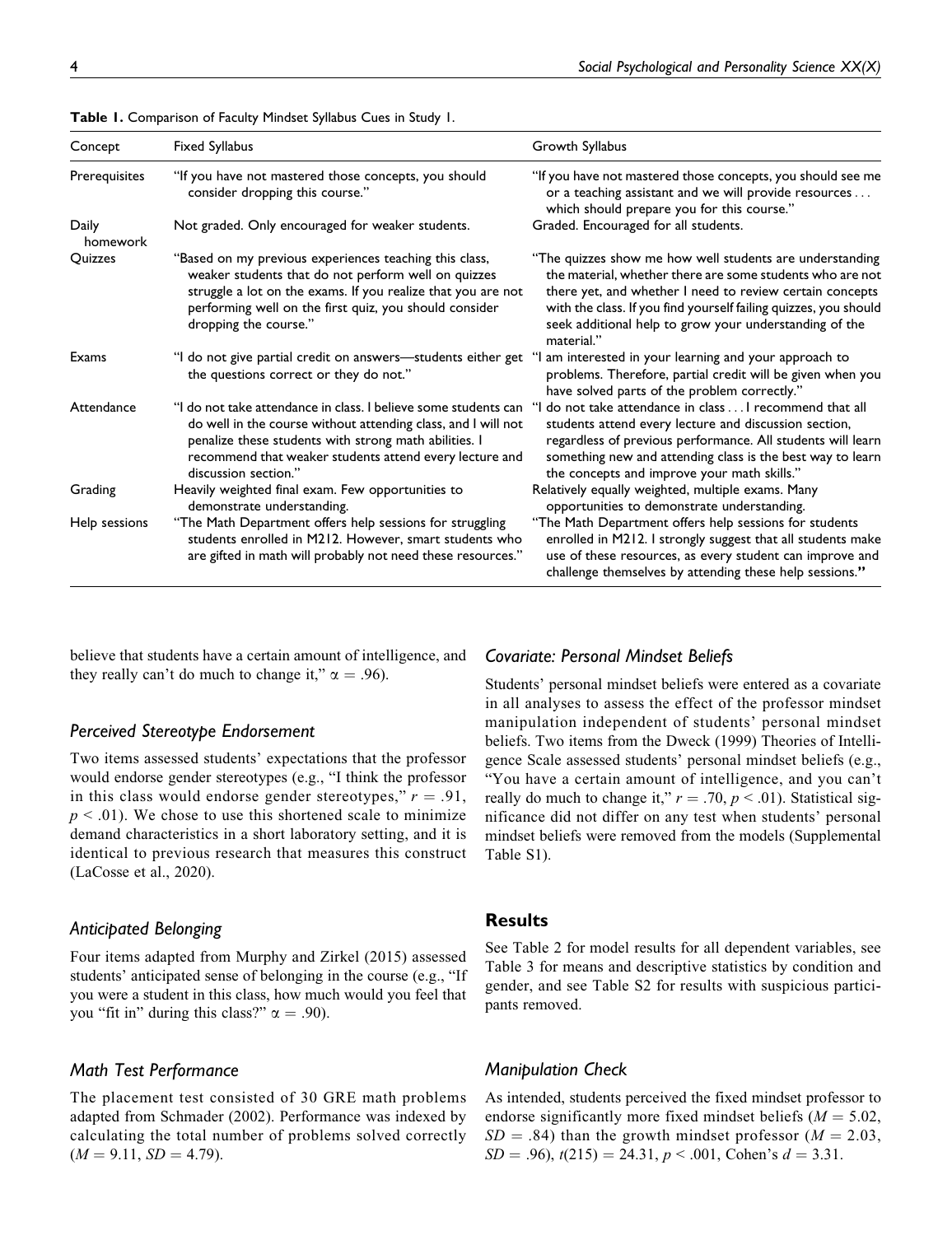| Variable                                          | Perceived Stereotype Endorsement |      | Belonging |         | Performance |       |
|---------------------------------------------------|----------------------------------|------|-----------|---------|-------------|-------|
| Study I                                           | F(1, 208)                        | Þ    | F(1, 211) | Þ       | F(1, 211)   | Ð     |
| Faculty mindset condition                         | 73.78                            | 5001 | 75.36     | $500 -$ | 0.68        | .410  |
| Gender                                            | 3.95                             | .048 | 60. ا     | .208    | 26.27       | 5.001 |
| Condition $\times$ Gender                         | 3.74                             | .054 | 10.83     | 00۱.    | 3.95        | .048  |
| Personal fixed mindset                            | 0.57                             | .453 | 1.53      | .217    | 3.84        | .051  |
| Study 2                                           | в                                | P    | в         | P       | В           | P     |
| Perceived professor fixed mindset                 | .20                              | 5001 | $-.19$    | $500 -$ | $-.03$      | .314  |
| Gender                                            | $-.02$                           | .852 | $-.11$    | .0 I I  | $-.01$      | .753  |
| Perceived Professor Fixed Mindset $\times$ Gender | 0١.                              | .785 | .05       | .234    | $-.09$      | .003  |
| Personal fixed mindset                            | .10                              | 5001 | $-.13$    | .002    | .05         | .117  |
| <b>SAT</b> scores                                 | $-.11$                           | .003 | . 12      | .004    | .37         | 5.001 |

<span id="page-4-0"></span>**Table 2.** Model Results for All Dependent Variables in Studies 1 and 2.

Note. In Study 1, gender was coded:  $1 =$  female and  $0 =$  male, and condition was coded:  $1 =$  growth mindset syllabus and  $0 =$  fixed mindset syllabus. In Study 2, gender was coded:  $I =$  female and  $-I =$  male, and all other continuous variables were standardized.

**Table 3.** Means and Descriptive Statistics by Condition and Gender for All Variables in Study 1.

|                                  | Gender | <b>Growth Mindset Condition</b> |     |               | <b>Fixed Mindset Condition</b> |     |                |
|----------------------------------|--------|---------------------------------|-----|---------------|--------------------------------|-----|----------------|
| Variable                         |        | M                               | SD  | 95% CI        | M                              | SD  | 95% CI         |
| Perceived stereotype endorsement | Women  | 2.06                            | .15 | [1.76, 2.35]  | 3.95                           | 16. | [3.64, 4.27]   |
|                                  | Men    | 2.05                            | .20 | [1.66, 2.43]  | 3.27                           | .20 | [2.88, 3.65]   |
| Anticipated belonging            | Women  | 4.23                            | 14. | [3.96, 4.5]   | 2.22                           | 15. | [1.92, 2.52]   |
|                                  | Men    | 3.90                            | 18. | [3.54, 4.26]  | 2.97                           | 18. | [2.61, 3.33]   |
| Math test performance            | Women  | 8.70                            | .54 | [7.64, 9.76]  | 6.92                           | .58 | [5.78, 8.05]   |
|                                  | Men    | 10.68                           | .70 | [9.30, 12.06] | 11.40                          | .70 | [10.01, 12.78] |

#### *Perceived Stereotype Endorsement*

Both men and women expected the fixed mindset professor to endorse gender stereotypes to a greater extent than the growth mindset professor,  $F(1, 208) = 73.78$ ,  $p < .001$ ,  $\eta_p^2 = .262$ . However, this main effect was qualified by a significant interaction with student gender,  $F(1, 208) = 3.74$ ,  $p = .054$ ,  $\eta_p^2 = .018$  ([Figure 2\)](#page-5-0). When the professor communicated fixed mindset beliefs, women students expected the professor to engage in more gender stereotyping than did men,  $F(1, 208) = 7.48$ ,  $p = .007$ . In contrast, when the professor communicated growth mindset beliefs, there were no significant gender differences in expected stereotype endorsement,  $F(1, 208) = 0.00$ ,  $p = .964$ . Examined another way, the effect of the professor's fixed (vs. growth) mindset beliefs was nearly twice as large for women  $(d = 12.19)$  than it was for men  $(d = 6.10).$ 

#### *Anticipated Belonging*

When the professor communicated a fixed (vs. growth) mindset, both men and women anticipated feeling less belonging in the course,  $F(1, 211) = 75.36, p < .001, \eta_p^2 = .263$ . However, this main effect was qualified by a significant interaction with student gender,  $F(1, 211) = 10.83$ ,  $p = .001$ ,  $\eta_p^2 = .049$  [\(Figure](#page-5-0) [3](#page-5-0)). Women, compared to men, anticipated feeling significantly less belonging in the course when it was taught by a fixed mindset professor,  $F(1, 211) = 10.09$ ,  $p = .002$ . However, when a growth mindset professor taught the course, there were no gender differences in anticipated belonging,  $F(1,$  $211$ ) = 2.08, p = .151. Again, the effect of the professor's fixed (vs. growth) mindset was more than twice as large for women  $(d = 1.81)$  than it was for men  $(d = .81)$ .

## *Math Test Performance*

We found a significant interaction between condition and student gender on math performance,  $F(1, 211) = 3.95$ ,  $p = .048$ ,  $\eta_p^2 = .018$  ([Figure 4\)](#page-5-0). Men significantly outperformed women when the course was taught by a fixed mindset professor,  $F(1, 211) = 24.75$ ,  $p < .001$ , solving approximately four more math problems correctly. However, when the course was taught by a growth mindset professor, the gender gap in performance was reduced by 55.7%,  $F(1, 211) = 5.11$ ,  $p = .025$ . That is, when faculty communicate fixed (vs. growth) mindset beliefs, it negatively affects women's performance,  $F(1, 211) = 5.01, p = .026$ , but not men's performance,  $F(1, 211) = 0.51, p = .476.$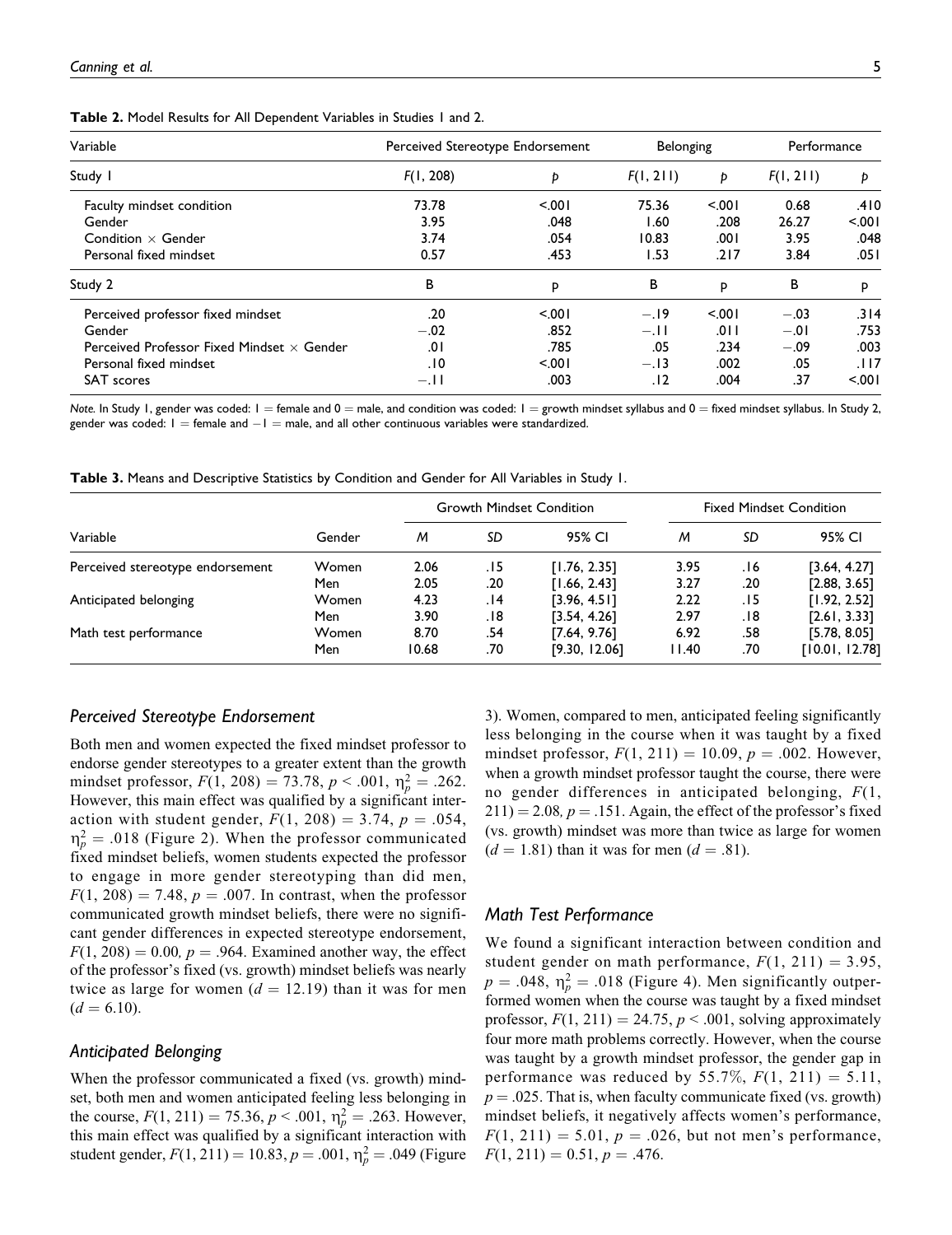<span id="page-5-0"></span>

**Figure 2.** Expectations that the professor would endorse gender stereotypes as a function of student gender and professor mindset beliefs. *Note*. Error bars represent 95% CI. \**p* < .05. \*\**p* < .01.  $*$ *\*\*p* < .001.



**Figure 3.** Mean anticipated belonging in the professor's Calculus II course, as a function of student gender and professor mindset beliefs. *Note*. Error bars represent 95% CI. \**p* < .05. \*\**p* < .01. \*\*\**p* < .001.

### *Mediation*

A test of moderated mediation explored the psychological processes that mediated the effect of faculty mindset on performance for men and women. We chose to fit serial mediation models based on the theoretical model proposed in stereotype threat theory ([Spencer et al., 1999; Steele, 1997\)](#page-10-0). That is, we hypothesized that the faculty's fixed mindset beliefs would first engender a threat regarding potential group stereotyping, which would then lead students to experience lower belonging, which



**Figure 4.** Mean math performance as function of student gender and professor mindset beliefs. *Note*. Error bars represent 95% CI. \**p* < .05. \*\**p* < .01. \*\**p* < .001.

would ultimately disrupt academic performance [\(Figure 1\)](#page-2-0). We conducted a serial moderated mediation analysis (Model 89) using [Hayes's \(2018\)](#page-9-0) Process Macro for SPSS Version 28 and 10,000 bootstrapped samples. We tested the indirect effect of professor mindset on students' math performance through perceived gender stereotyping and sense of belonging, with gender as a moderator [\(Table 4](#page-6-0)). The indirect effect was significant for women, indirect effect  $= -.54, 95\%$  CI [ $-1.1492, -0.0854$ ]. However, this indirect effect was not significant for men, indirect effect  $=$  -.33, 95% CI [-1.0962, 0.1752], suggesting that professors' fixed mindset beliefs had a more powerful effect on women's psychological experiences and performance compared to men.

# **Study 2**

Study 1 revealed that faculty's fixed mindset beliefs increased both women's and men's expectations that the professor would endorse gender stereotypes and lowered students' anticipated belonging. However, consistent with the stereotype threat hypothesis, we found that only women—and not men performed at a level below their potential when the professor communicated fixed mindset beliefs, and this performance effect was mediated by women's expectations that the fixed mindset professor would endorse gender stereotypes, which also reduced their sense of belonging in the professor's class. A limitation of Study 1 is that participants had no direct experience with the professor—they simply relied on the syllabus to make their judgments. Do these relationships hold among men and women enrolled in actual STEM courses, where students report their feelings of belonging in class (instead of anticipated belonging) and where their course grades are on the line (instead of an ostensible placement test)? We hypothesized that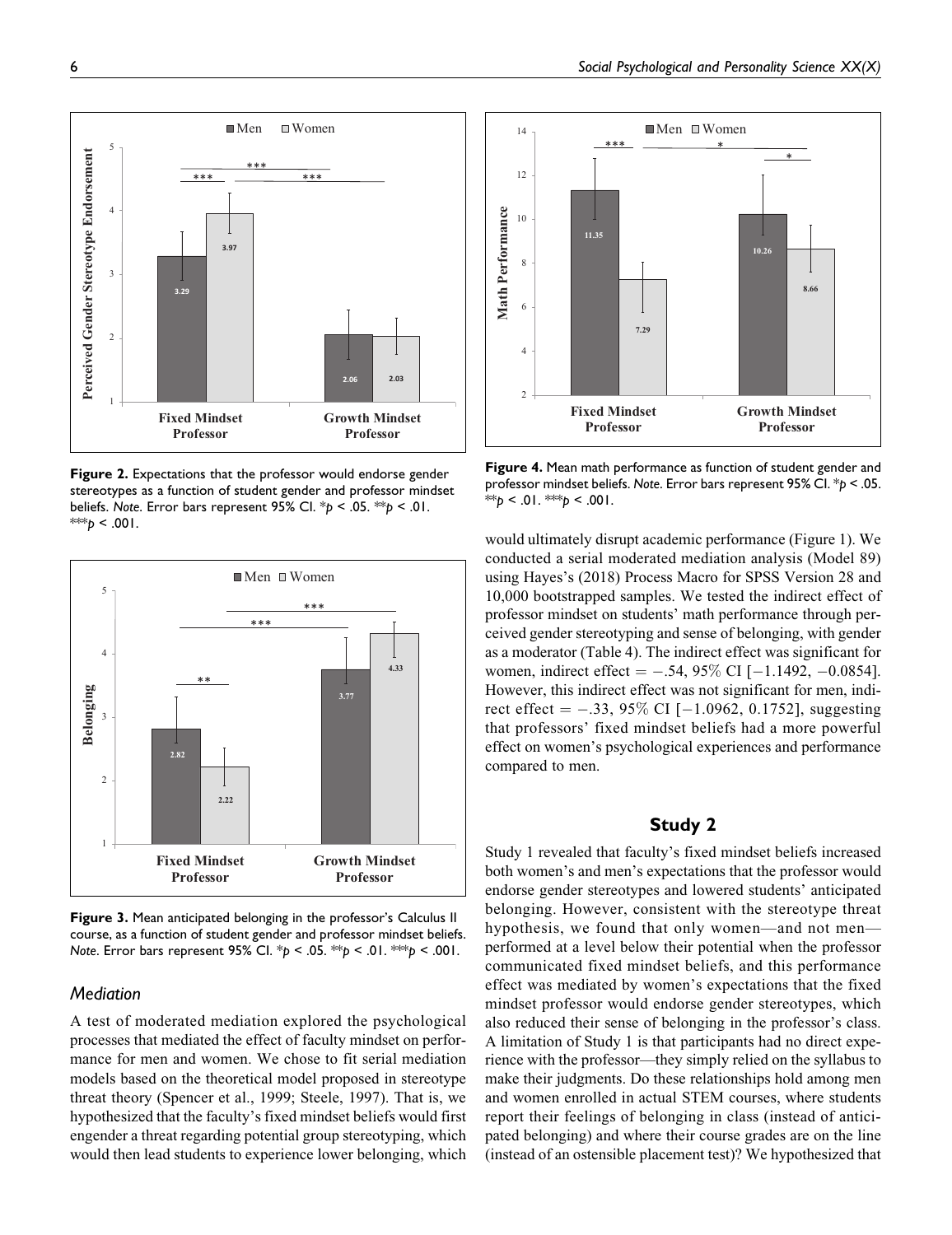Mediator Gender Indirect Effect Boot *SE* Boot LLCI Boot ULCI Indirect effects on math test performance (Study 1) Faculty mindset  $\rightarrow$  stereotyping  $\rightarrow$  performance Women 0.138 .487 -0.834 1.087 Faculty mindset  $\rightarrow$  stereotyping  $\rightarrow$  performance Men  $-1.095$  .932  $-2.877$  0.849 Faculty mindset  $\rightarrow$  belonging  $\rightarrow$  performance  $\rightarrow$  Momen  $\rightarrow$  0.952  $\rightarrow$  443  $\rightarrow$  1.886  $\rightarrow$  0.147 Faculty mindset  $\rightarrow$  belonging  $\rightarrow$  performance Men  $-0.572$  .549  $-1.858$  0.296 Faculty mindset  $\rightarrow$  stereotyping  $\rightarrow$  belonging  $\rightarrow$  performance Women  $-0.544$  .270  $-1.149$   $-0.085$ Faculty mindset  $\rightarrow$  stereotyping  $\rightarrow$  belonging  $\rightarrow$  performance Men  $-0.327$  .321  $-1.096$  0.175 Indirect effects on STEM course grades (Study 2) Faculty mindset  $\rightarrow$  stereotyping  $\rightarrow$  performance Women  $-0.013$  .009  $-0.032$  0.005 Faculty mindset  $\rightarrow$  stereotyping  $\rightarrow$  performance Men  $-0.008$  .009  $-0.025$  0.010 Faculty mindset  $\rightarrow$  belonging  $\rightarrow$  performance Women  $-0.021$  .013  $-0.047$  0.004 Faculty mindset  $\rightarrow$  belonging  $\rightarrow$  performance Men  $-0.067$  .023  $-0.113$   $-0.021$ Faculty mindset  $\rightarrow$  stereotyping  $\rightarrow$  belonging  $\rightarrow$  performance Women  $-0.017$  .005  $-0.027$   $-0.006$ Faculty mindset  $\rightarrow$  stereotyping  $\rightarrow$  belonging  $\rightarrow$  performance Men  $-0.011$  .006  $-0.024$  0.001

<span id="page-6-0"></span>**Table 4.** Serial Mediation Effects of Professor's Fixed Mindset Beliefs on Students' Performance via Perceived Gender Stereotype Endorsement and Sense of belonging.

*Note*. Study 1 models were controlled for personal mindset. Study 2 models were controlled for prior academic achievement (SAT/ACT scores) and personal mindset. Bootstrap sample size = 10,000. Higher scores on faculty mindset indicate a greater fixed mindset. STEM = science, technology, engineering, and math; Boot *SE* = bootstrapped standard error; LLCI = bootstrapped lower level 95% confidence interval; ULCI = bootstrapped upper level 95% confidence interval.

women (vs. men) would underperform relative to their potential when they perceive their STEM professor to endorse more fixed (vs. growth) mindset beliefs.

## **Measures**

# *Perceived Professor's Mindset Beliefs*

Six items adapted from [Dweck \(1999\)](#page-9-0) assessed students' perceptions of their STEM professor's mindset beliefs.

# **Method**

## *Participants*

We recruited 1,027 undergraduate students (64.5% female; 76.0% White, 10.0% Asian/Asian American, 5.1% Hispanic, 5.1% Black, 2.5% Biracial, and 1.3% Other) over 2 years who were enrolled in one of 46 large introductory-level STEM courses<sup>[1](#page-9-0)</sup> offered at a large, public Midwestern university. Thirty-five students withdrew from the course after completing the first survey, 65 did not complete the questionnaire measures, and 43 were missing one or more covariates, leaving a final sample of 884 students. According to a power analysis conducted in G\*Power Version 3.1 [\(Faul et al., 2007](#page-9-0)), the current sample size has .99 power to detect a medium effect size of  $f^2 = .05$ , and .91 power to detect a small effect size of  $f^2 = .01$ ([Kotrlik & Williams, 2003](#page-9-0)) in a linear regression analysis with four predictors.

#### *Procedure*

After the drop deadline of the term, students completed a survey in which they reported their perceptions of their STEM professor's mindset beliefs and their own personal mindset beliefs. In the final weeks of the semester, students completed an end-of-semester survey in which they reported the degree to which they thought the professor endorsed gender stereotypes and reported their sense of belonging in the course. After the term was complete, students' course grades were retrieved from university records.

# *Perceived Stereotype Endorsement*

Two items assessed students' perceptions that their professor endorsed gender stereotypes (e.g., "My professor in this course seems to believe that men are often more suited than women to do advanced work in this field,"  $r = .81$ ,  $p < .001$ ); 140 participants (62 men and 78 women) did not complete these items, leaving a sample of 744 participants for analyses with this measure.

#### *Belonging*

Seven items assessed students' sense of belonging in the course (e.g., "I feel like I belong in this class,"  $\alpha = .93$ ); 140 participants also did not complete these items, leaving a sample of 744 participants for analyses with this measure.

## *Grade in STEM Course*

Students' final grade in their STEM course was retrieved from the university's academic records (0.0–4.0 scale).

#### *Covariates: Personal Mindset and SAT*

Students' personal mindset beliefs and SAT scores were entered as covariates to assess the effect of perceived professor mindset over and above students' own personal mindset beliefs and their prior academic achievement. Personal mindset beliefs were measured with the same items as Study 1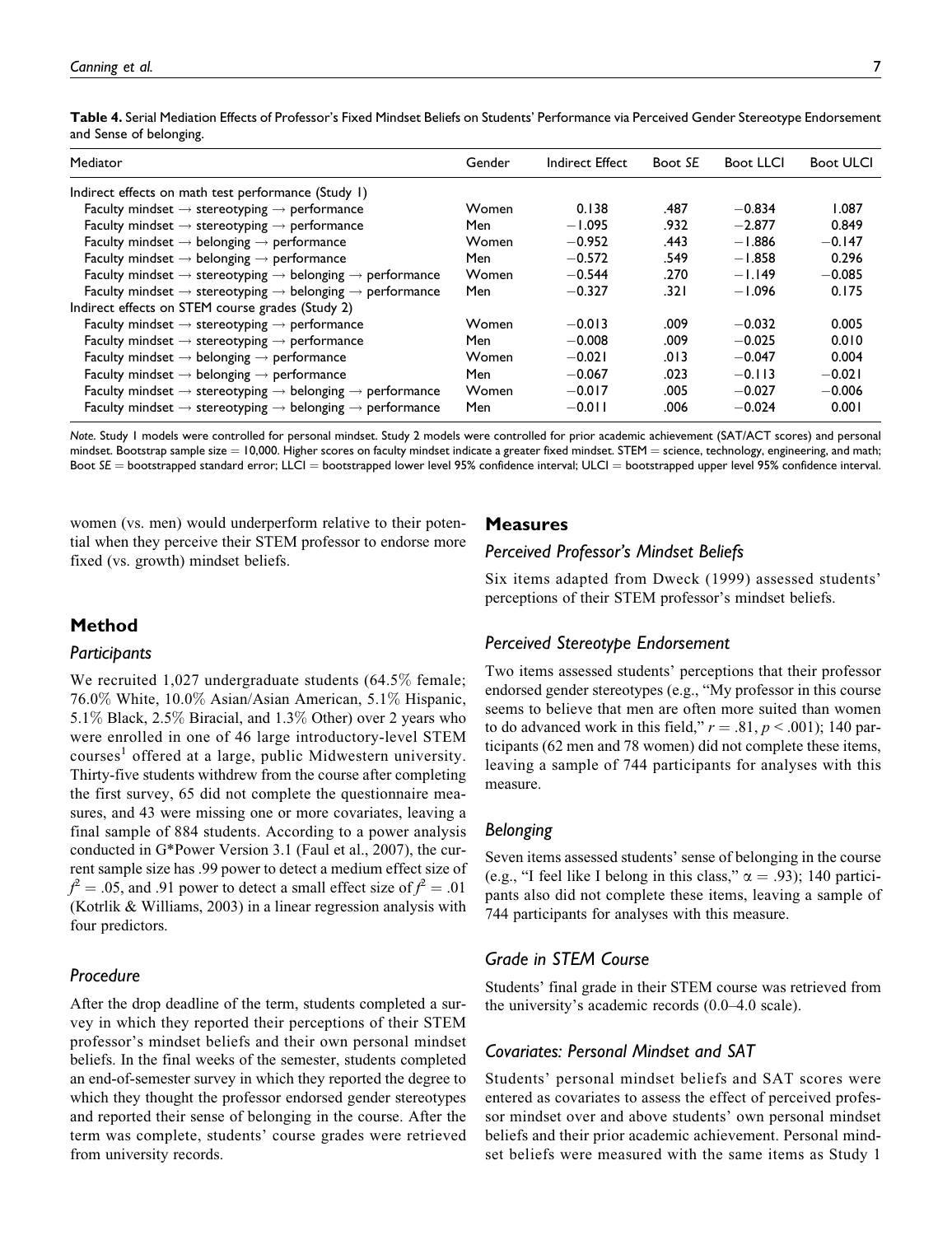

**Figure 5.** science, technology, engineering, and math (STEM) course grade as a function of student gender and perceived professor mindset. *Note*. Predicted values are computed from the interaction between perceived professor mindset beliefs (fixed  $= +1$  SD, growth  $= -1$  SD) and student gender.

 $(r = .81, p < .001)$ . Consistent with best practices in educational research, we added SAT as a covariate in Study 2 because we wanted to control for students' prior performance. Students' SAT (or ACT equivalent) scores were collected via academic records. Significance did not differ when covariates were removed from the models (Supplemental Table S1).

## *Analytic Model*

Because students were nested within 46 courses, we ran multilevel regression models using the lme4 package ([Bates](#page-9-0) [et al., 2015](#page-9-0)) for R Version 3.3.1 ([R Core Team, 2016](#page-10-0)), using restricted maximum likelihood [\(Table 2](#page-4-0)). We used the lmerTest package to obtain  $t$  tests and  $p$  values for fixed effects using Satterthwaite approximations of degrees of freedom ([Kuznetsova et al., 2017](#page-9-0)). All continuous variables were standardized so that coefficients can be interpreted as effect sizes ([Lorah, 2018\)](#page-9-0). To test the indirect effects model, we fit multilevel serial mediation models for women and men separately, with the lavaan package for R ([Rosseel, 2012](#page-10-0)).

# **Results**

## *Perceived Stereotype Endorsement*

The more students perceived their professor to have a fixed (vs. growth) mindset, the more they thought their professor endorsed gender stereotypes,  $B = .20$ ,  $p < .001$ . The interaction was not significant,  $B = .01$ ,  $p = .785$ , suggesting that the effect of perceived professor mindset on perceived stereotype endorsement did not differ by student gender.

## *Belonging*

The more the students perceived their professor to have a fixed (vs. growth) mindset, the less belonging they felt in class,  $B = -0.19$ ,  $p < 0.001$ . The interaction between perceptions of professor mindset and student gender was not significant,  $B = .05$ ,  $p = .234$ , indicating that the effect of perceived professor mindset on students' sense of belonging in class did not differ by men and women.

### *Grade in STEM Course*

There was a significant interaction on students' grades in their STEM course,  $B = -.09$ ,  $p = .003$  (Figure 5). When the professor was perceived to endorse more fixed mindset beliefs, men significantly outperformed women,  $M_{men} = 3.25$ ,  $M_{women} = 3.06$ ;  $t(878) = 2.39, p = .017$ , earning approximately one fifth of a grade point higher than women. However, when the professor was perceived to endorse more growth mindset beliefs, the gender gap in performance was eliminated,  $M_{men} = 3.14, M_{woman} = 3.30; t(878) = 1.87, p = .062.$ 

## *Mediation*

Next, we tested the serial mediation model in which students' perceptions of their STEM professor's mindset beliefs predicted their perceptions of gender stereotyping and sense of belonging in class, which in turn predicted students' grades in their STEM course ([Table 4\)](#page-6-0). This indirect effect was significant for women (indirect effect  $= -0.017, 95\%$  CI [ $-0.027$ ,  $-0.006$ ]) but not for men (indirect effect  $= -0.011, 95\%$  CI  $[-0.024, 0.001]$ ). In other words, faculty's fixed mindset beliefs triggered stereotype threat among women. When the professor communicated more of a fixed mindset to students, women thought the professor would endorse gender stereotypes and felt lower belonging, which in turn, predicts lower performance in the professor's course. Men did not experience stereotype threat. While men also expected fixed mindset professors to endorse gender stereotypes and questioned their belonging, men's abilities are not negatively stereotyped in STEM settings. Thus, we did not see a significant indirect effect on performance for men that included perceptions of gender stereotype endorsement. Instead, there was significant indirect effect for men only through belonging (indirect effect  $= -.067, 95\%$  CI  $[-0.113, -0.021]$ .

## **Discussion**

Perceiving that one's professor endorses a fixed (vs. growth) mindset has been linked to a host of negative outcomes for students, including greater psychological vulnerability ([Muenks](#page-9-0) [et al., 2020](#page-9-0)), lower motivation ([LaCosse et al., 2020;](#page-9-0) [Rattan](#page-10-0) [et al., 2012\)](#page-10-0), and lower grades ([Canning et al., 2019\)](#page-9-0). Until now, most studies have only speculated that STEM professors' fixed mindset beliefs instigate stereotype threat that could undermine women's academic performance. The present research makes novel contributions to this literature by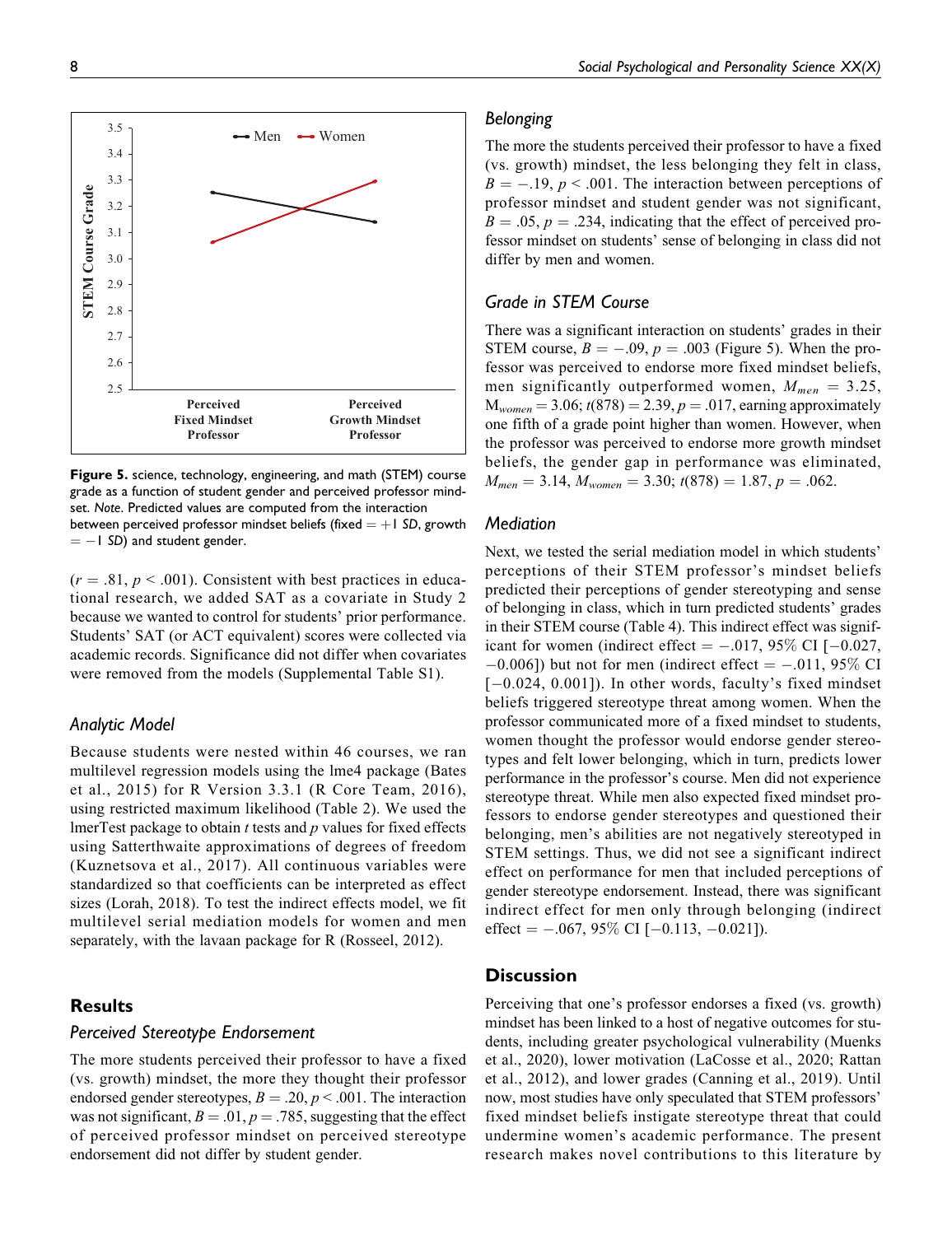demonstrating a *causal* relationship between perceived faculty mindset beliefs, the psychological experience of stereotype threat, and women's performance in STEM (Study 1). Moreover, these relationships were replicated among a large, longitudinal sample of undergraduates in their actual STEM courses (Study 2). Taken together, these findings suggest that STEM professors who communicate fixed mindset beliefs create a context of stereotype threat in their courses, undermining women's—but not men's—performance.

Specifically, Study 1 found that both men and women expected fixed (vs. growth) mindset STEM professors to endorse gender stereotypes to a greater extent, and they anticipated feeling less belonging in those courses. However, these effects were much larger for women than for men, suggesting that faculty's fixed mindset beliefs may be particularly threatening to people who belong to groups whose abilities are impugned by negative cultural stereotypes (i.e., women in STEM). Moderated mediation showed that these negative psychological experiences, in turn, predicted women's (but not men's) lowered performance.

Study 2 examined these relationships in a longitudinal field study with a large real-world sample of undergraduate students in their actual STEM courses. Again, we found that men and women expected their STEM professor to endorse gender stereotypes to a greater extent and experienced a lower sense of belonging in class when they perceived that their professor endorsed more fixed (vs. growth) mindset beliefs. In this real-world sample, these psychological effects were equally strong for men and women; however, gender moderated the faculty mindset effect on students' course performance—when students perceived that their professor endorsed more fixed mindset beliefs, men earned significantly higher grades than women at the end of the term. However, when students perceived that their professor endorsed more growth mindset beliefs, men and women performed equally well.

Why would STEM professor's fixed mindset beliefs undermine women's but not men's performance? In both studies, men and women thought the fixed mindset professor would endorse gender stereotypes and felt a lower sense of belonging in those courses. However, only for women did these negative psychological experiences result in lower performance. We suggest that this is because fixed faculty mindsets raise a question that is readily answered by cultural stereotypes: If professors believe that some students have innate ability and others don't, which students have it? According to widely known cultural stereotypes, men have innate STEM ability, not women (e.g., [Furnham et al., 2002](#page-9-0); [Storage et al., 2020\)](#page-10-0). Stereotype threat theory suggests that identity-threatening cues (here, faculty's fixed mindset beliefs) would first engender threat regarding the potential for group-based stereotyping (e.g., "my professor endorses gender stereotypes"), which would then lead women to experience the psychological consequences of stereotype threat (here, lower belonging in the setting), which ultimately disrupts intellectual performance [\(Spencer et al.,](#page-10-0) [1999](#page-10-0); [Steele, 1997](#page-10-0)).

For men, the process is different. While men also expect fixed mindset professors to endorse gender stereotypes and question their belonging in these fixed mindset courses, men's abilities are not negatively stereotyped in STEM settings. Thus, we would not expect to see a significant indirect effect on performance for men that includes perceptions of gender stereotype endorsement. Ultimately, faculty's fixed mindset beliefs do not trigger concerns among men about being personally subjected to negative group–based ability stereotypes (i.e., they perceive that the instructor is likely to endorse gender stereotypes, but those stereotypes do not disadvantage their group). The fact that men's sense of belonging is lower in fixed mindset contexts is also not surprising as fixed mindset beliefs put everyone at risk of not being seen as "having" the innate abilities prized by fixed mindset faculty. As other studies show by their main effects of faculty mindset beliefs (e.g., [Canning](#page-9-0) [et al., 2019; Muenks et al., 2020](#page-9-0)), fixed faculty mindset beliefs are bad for all students psychologically.

Taken together, our findings suggest that the beliefs faculty communicate to their students are extremely powerful professors who communicate that intelligence is fixed lead students to question their belonging in class and worry about being stereotyped. As a result, stigmatized students (e.g., women in STEM fields) are less likely to succeed in courses taught by professors who communicate fixed (vs. growth) mindset beliefs. Low performance in early "gateway" STEM courses can keep students from enrolling in additional STEM courses or force them to change majors, effectively expelling them from the STEM pipeline ([Holden & Lander, 2012\)](#page-9-0). Moreover, uncertainty about whether one belongs in STEM can discourage even high-performing students from persisting in STEM [\(Smith et al., 2013](#page-10-0); [Walton et al., 2012](#page-10-0)). Thus, given the implications of fixed faculty mindsets for women's performance in STEM, future research should investigate exactly what faculty are saying and doing that communicate their mindset beliefs; this understanding will help faculty create growth mindset cultures that minimize stereotype threat and reduce inequalities in STEM.

#### **Acknowledgment**

We thank Katherine Muenks, Dorainne Green, Kathryn Kroeper, Benjamin Oistad, and Shahana Ansari for help with design and data collection.

#### **Author Contributions**

Mary C. Murphy developed the study concept. Elizabeth A. Canning and Elise Ozier performed the data analysis and interpretation under the supervision of Mary C. Murphy. Elizabeth A. Canning drafted the manuscript, and Elise Ozier, Heidi E. Williams, and Mary C. Murphy provided critical revisions. All authors contributed to study design and data collection and approved the final version of the manuscript for submission.

#### **Declaration of Conflicting Interests**

The author(s) declared no potential conflicts of interest with respect to the research, authorship, and/or publication of this article.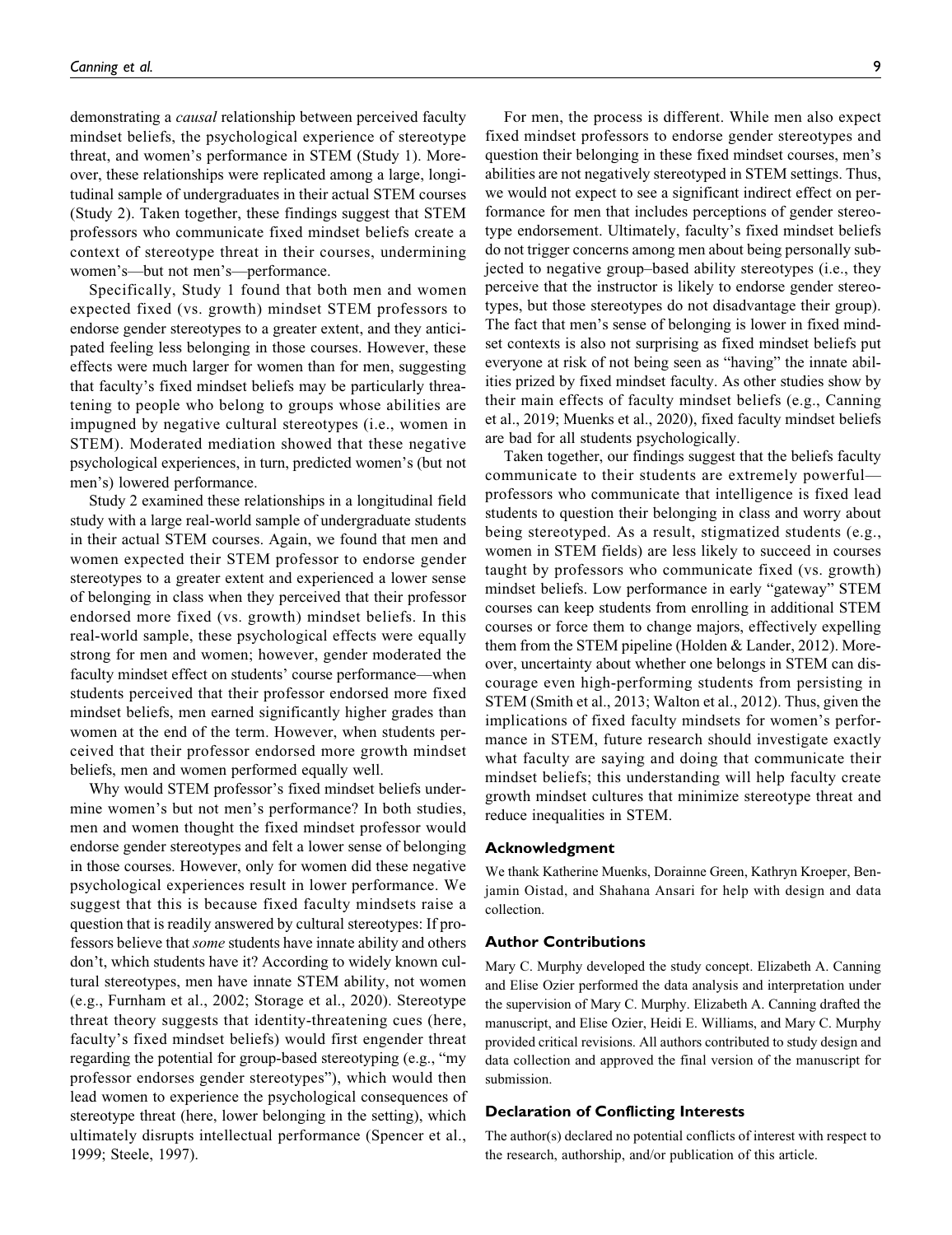#### <span id="page-9-0"></span>**Funding**

The author(s) disclosed receipt of the following financial support for the research, authorship, and/or publication of this article: This research was supported by two NSF grants (DRL-1450755 and HRD-1661004) and a grant (INV-016864) from the Bill and Melinda Gates Foundation (BMGF) awarded to Mary C. Murphy.

## **ORCID iD**

Elizabeth A. Canning D <https://orcid.org/0000-0002-6864-2224>

#### **Supplemental Material**

The supplemental material is available in the online version of the article.

#### **Note**

1. We used the National Science Foundation's categories to identify science, technology, engineering, and math disciplines and courses (e.g., math, computer science, physical science, and some social sciences such as economics).

#### **References**

- Bates, D., Mächler, M., Bolker, B., & Walker, S. (2015). Fitting linear mixed-effects models using lme4. Journal of Statistical Software, 67, 1–48.
- Canning, E. A., Muenks, K., Green, D. J., & Murphy, M. C. (2019). STEM faculty who believe ability is fixed have larger racial achievement gaps and inspire less student motivation in their classes. Science Advances, 5(2), eaau4734.
- Cheryan, S., Plaut, V. C., Davies, P. G., & Steele, C. M. (2009). Ambient belonging: How stereotypical cues impact gender participation in computer science. Journal of Personality and Social Psychology, 97(6), 1045–1060.
- Covington, M. V. (2000). Goal theory, motivation, and school achievement: An integrative review. Annual Review of Psychology, 51, 171–200.<http://doi.org/101146/annurev.psych.51.1.171>
- Dweck, C. S. (1999). Self-theories: Their role in motivation, personality, and development. Psychology Press.
- Dweck, C. S., & Leggett, E. L. (1988). A social-cognitive approach to motivation and personality. Psychological Review, 95(2), 256–273.
- Faul, F., Erdfelder, E., Lang, A. G., & Buchner, A. (2007). G\*Power 3: A flexible statistical power analysis program for the social, behavioral, and biomedical sciences. Behavior Research Methods, 39(2), 175–191.
- Furnham, A., Reeves, E., & Budhani, S. (2002). Parents think their sons are brighter than their daughters. Journal of Genetic Psychology, 163, 24–39.
- Hayes, A. F. (2018). Introduction to mediation, moderation, and conditional process analysis: A regression-based approach (2nd ed.). The Guilford Press.
- Hill, C., Corbett, C., & St Rose, A. (2010). Why so few? Women in science, technology, engineering, and mathematics. American Association of University Women.
- Holden, J. P., & Lander, E. (2012). Engage to excel: Producing one million additional college graduates with degrees in science,

technology, engineering, and mathematics [Report to the president, p. vi]. Executive Office of the President, President's Council of Advisors on Science and Technology.

- Inzlicht, M., & Ben-Zeev, T. (2003). Do high-achieving female students underperform in private? The implications of threatening environments on intellectual processing. Journal of Educational Psychology, 95(4), 796–805.
- Koester, B. P., Grom, G., & McKay, T. A. (2016). Patterns of gendered performance difference in introductory STEM courses. Cornell University Library.<https://arxiv.org/abs/1608.07565>
- Kotrlik, J. W., & Williams, H. A. (2003). The incorporation of effect size in information technology, learning, and performance research. Information Technology, Learning, and Performance Journal, 21(1), 1–7.
- Kuznetsova, A., Brockhoff, P. B., & Christensen, R. H. (2017). lmerTest package: Tests in linear mixed effects models. Journal of Statistical Software, 82(13), 1–26.
- LaCosse, J., Murphy, M. C., Garcia, J. A., & Zirkel, S. (2020). The role of STEM professors' mindset beliefs on students' anticipated psychological experiences and course interest. Journal of Educational Psychology. Advance online publication. [https://doi.](https://doi.org/10.1037/edu0000620) [org/10.1037/edu0000620](https://doi.org/10.1037/edu0000620)
- Leslie, S. J., Cimpian, A., Meyer, M., & Freeland, E. (2015). Expectations of brilliance underlie gender distributions across academic disciplines. Science, 347(6219), 262–265.
- Logel, C., Peach, J. M., & Spencer, S. J. (2011). Threatening gender and race: Different manifestations of stereotype threat. In M. Inzlicht & T. Schmader (Eds.), Stereotype threat: Theory, process, and application. Oxford University Press.
- Lorah, J. (2018). Effect size measures for multilevel models: Definition, interpretation, and TIMSS example. Large-Scale Assessments in Education, 6(1), 8.
- Matz, R. L., Koester, B. P., Fiorini, S., Grom, G., Shepard, L., Stangor, C. G., Weiner, B., & McKay, T. A. (2017). Patterns of gendered performance differences in large introductory courses at five research universities. AERA Open, 3(4), 2332858417743754.
- Muenks, K., Canning, E. A., LaCosse, J., Green, D. J., Zirkel, S., Garcia, J. A., & Murphy, M. C. (2020). Does my professor think my ability can change? Students' perceptions of their STEM professors' mindset beliefs predict their psychological vulnerability, engagement, and performance in class. Journal of Experimental Psychology: General, 149(11), 2119–2144. [https://doi.org/10.103](https://doi.org/10.1037/xge0000763) [7/xge0000763](https://doi.org/10.1037/xge0000763)
- Murphy, M. C., Steele, C. M., & Gross, J. J. (2007). Signaling threat: How situational cues affect women in math, science, and engineering settings. Psychological Science, 18(10), 879–885.
- Murphy, M. C., & Taylor, V. J. (2012). The role of situational cues in signaling and maintaining stereotype threat. In M. Inzlicht & T. Schmader (Eds.), Stereotype threat: Theory, process, and applications (pp. 17–33). Oxford University Press.

Murphy, M. C., & Zirkel, S. (2015). Race and belonging in school: How anticipated and experienced belonging affect choice, persistence, and performance. Teachers College Record, 117(12), 1–40.

National Science Board. (2018). Science and engineering indicators 2018 (NSB-2018-1). National Science Foundation.